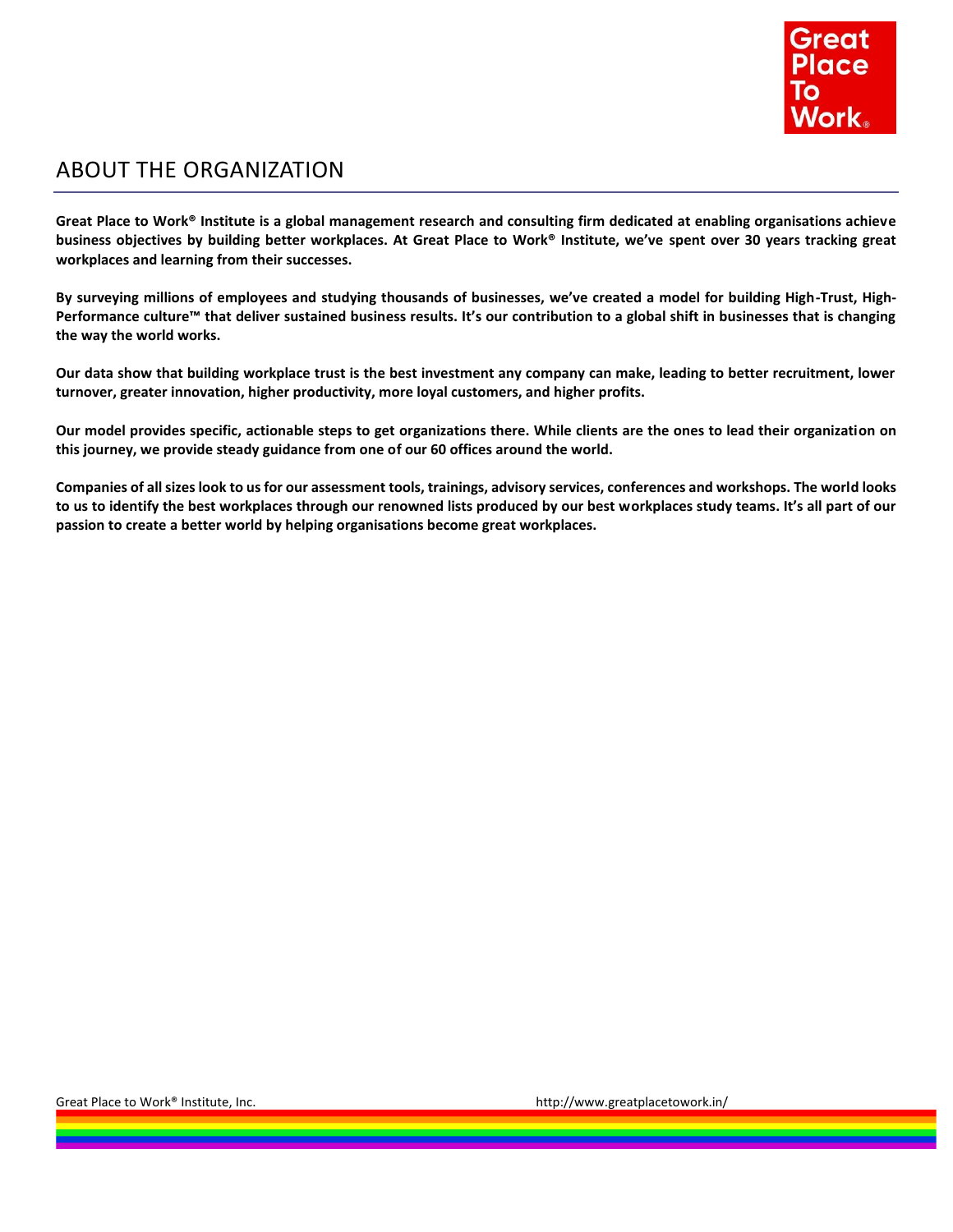# **POSITION: Human Resources Business Partner**



| Role                                                                                                                                                                                                                                  | Human Resources Business Partner                                                                                                                                                                                                                                                                                                                                                                                                                                                                                                                                                                                                                                                                                                                                                                                                                                                                                                                                                                                                                      |
|---------------------------------------------------------------------------------------------------------------------------------------------------------------------------------------------------------------------------------------|-------------------------------------------------------------------------------------------------------------------------------------------------------------------------------------------------------------------------------------------------------------------------------------------------------------------------------------------------------------------------------------------------------------------------------------------------------------------------------------------------------------------------------------------------------------------------------------------------------------------------------------------------------------------------------------------------------------------------------------------------------------------------------------------------------------------------------------------------------------------------------------------------------------------------------------------------------------------------------------------------------------------------------------------------------|
| <b>Summary</b>                                                                                                                                                                                                                        | The Human Resources Business Partner is the HR partner for the Assessment and<br>Consulting Businesses at Great Place to Work®. The position partners with leaders<br>of the Assessment and Consulting BUs. This individual will be responsible to<br>provide partnership to senior leaders, people managers and employees. He/She<br>will execute and deliver key HR programs and people solutions for day-to-day<br>operations around recruiting, learning, training, onboarding, compensation and<br>benefits, performance management, organization development, grievance<br>redressal and culture.                                                                                                                                                                                                                                                                                                                                                                                                                                               |
| <b>Basic Qualifications</b>                                                                                                                                                                                                           | Graduate or Post-Graduate in HR                                                                                                                                                                                                                                                                                                                                                                                                                                                                                                                                                                                                                                                                                                                                                                                                                                                                                                                                                                                                                       |
| <b>Experience</b>                                                                                                                                                                                                                     | 1-3 years of relevant experience                                                                                                                                                                                                                                                                                                                                                                                                                                                                                                                                                                                                                                                                                                                                                                                                                                                                                                                                                                                                                      |
| <b>Salary</b>                                                                                                                                                                                                                         | At par with Industry Standards                                                                                                                                                                                                                                                                                                                                                                                                                                                                                                                                                                                                                                                                                                                                                                                                                                                                                                                                                                                                                        |
| <b>Skills and Competencies</b>                                                                                                                                                                                                        | Strong understanding of various HR domains and demonstrated<br>collaboration across COEs and operations teams<br>Excellent communication skills (both verbal & written) with an ability to<br>listen & respond to employees.<br>Ability to capture, analyse and advise basis HR metrics. Excellent<br>judgement and analytical skills.<br>Strong drive to take initiative, ownership. A go-getter with a result-<br>oriented mindset manage and ability to manage multiple priorities<br>simultaneously.<br>Comfortable with high volume workload, hands-on, and not be afraid to<br>roll up your sleeves. Ability to handle ambiguity; reduce complexity and<br>drive to outcomes without missing important detail.<br>Ability to have influence across all levels of the business including peers<br>and senior management, and able to work independently<br>Good business acumen. well-versed in how businesses operate.<br>High degree of professional ethics, integrity and gravitas. Maintain highly<br>confidential and sensitive information |
| <b>Role and Responsibilities</b>                                                                                                                                                                                                      |                                                                                                                                                                                                                                                                                                                                                                                                                                                                                                                                                                                                                                                                                                                                                                                                                                                                                                                                                                                                                                                       |
| $\mathbf{r}$ , and the state of the state of the state $\mathbf{r}$ , and the state of the state of the state of the state of the state of the state of the state of the state of the state of the state of the state of the state of |                                                                                                                                                                                                                                                                                                                                                                                                                                                                                                                                                                                                                                                                                                                                                                                                                                                                                                                                                                                                                                                       |

- Identify key stakeholders both external & internal to the business unit & establish & maintain collaborative trusting partnerships. Understand the needs, expectations, concerns & capabilities of all stakeholders & engage with them to effectively deliver joint goals. Manage expectations of BU leaders on issues of talent management and employee engagement
- Design and deliver solutions to people challenges while ensuring alignment with the organizational priorities by partnering closely with People and Culture Team. Partner with key HRstakeholders in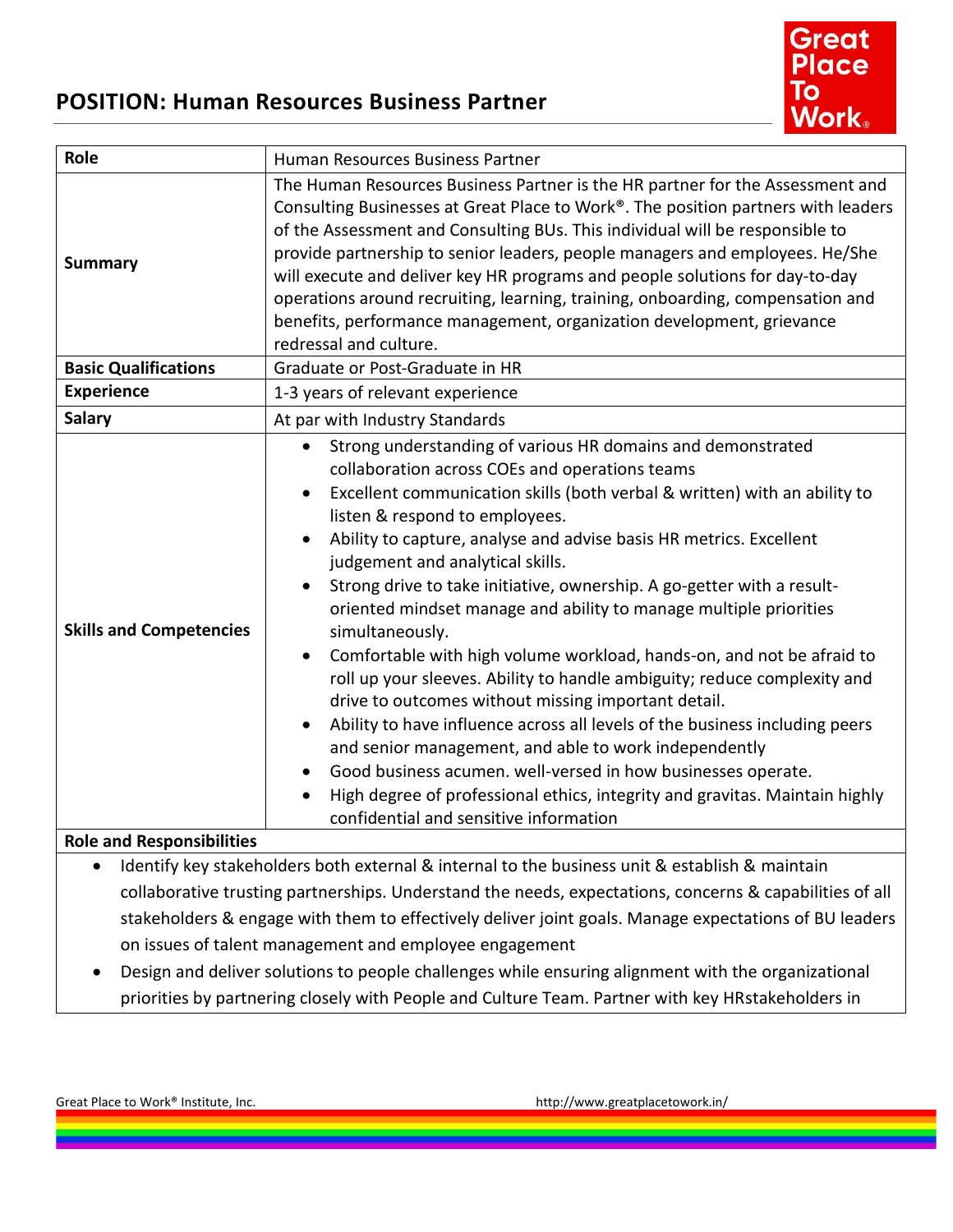

driving the HR service improvement. Participate in cross-functional teams for the development and implementation of HR initiatives.

- Serve as a people advocate and find ways to improve engagement, workplace relationships and develop a sense of community to boost productivity and retention. Ensuring that employees are engaged, and they say great about the company, stay longer with improved productivity and strive to excel during their stay with Great Place to Work®. Manage employee queries pertaining to policies and guidelines as required. Act as a responsible employees' champion by ensuring proactive resolution of employee grievances.
- Be a strong executor for organization-wide people programs for your businesses to improve employee experience and performance. Drive a culture of continuous learning & development. Continually assess the competitiveness of all programs and practices and implement strategies to ensure programs are effective.
- Research and analysis of organizational trends including review of reports and metrics from the organization's HRIS. Review the data to identify trends and enable better quality decision making. Develop HR dashboards to provide meaningful insights and imperatives to business leaders by working closely with specialist HR teams on areas such as recruitment, engagement, retention, development, and rewards. Manage and own data integrity and records on HRIS platform – this includes monthly validation of data, tagging changes and validation of recruitment trackers
- Ensure effective and timely sourcing, selection, and placement of people with the skills and competence to deliver the organization's goals and objectives. Build strong relationships and partner with BU heads to understand position and candidate qualifications required. Develop appropriate sourcing strategies and identify suitable candidates for positions, primarily through research, networking, direct recruiting as well as using such tools ZOHO recruit, Linked In, referrals and other search tools boards.

### **Key interfaces /interactions**

- External Interfaces- Vendors, Consultants
- Internal Interfaces BU Leaders, People Managers, Employees, People and Culture Team